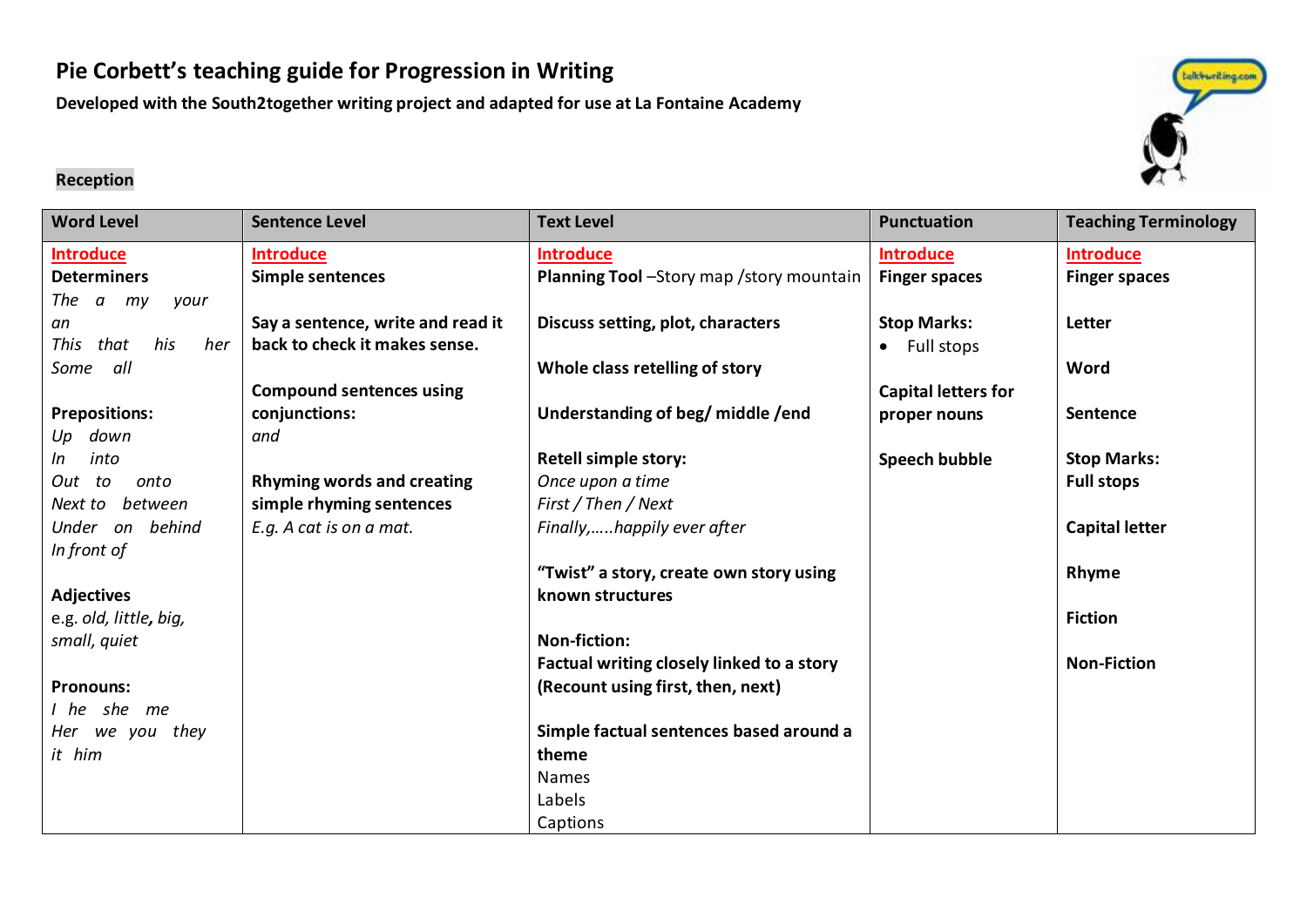| <b>Word Level</b>           | <b>Sentence Level</b>                | <b>Text Level</b>                          | <b>Punctuation</b>            | <b>Teaching Terminology</b> |
|-----------------------------|--------------------------------------|--------------------------------------------|-------------------------------|-----------------------------|
| <b>Consolidate</b>          | <b>Consolidate</b>                   | <b>Consolidate</b>                         | <b>Consolidate</b>            | <b>Consolidate</b>          |
| <b>Reception list</b>       | <b>Reception list</b>                | <b>Reception list</b>                      | <b>Reception list</b>         | <b>Finger spaces</b>        |
|                             |                                      |                                            |                               |                             |
| <b>Introduce</b>            | <b>Introduce</b>                     | <b>Orally rehearsing sentences before</b>  | <b>Introduce</b>              | Letter                      |
| Adjectives to describe      | <b>Fragment, Sentence</b>            | writing.                                   | <b>Capital Letters:</b>       |                             |
| e.g. The old house          |                                      |                                            | Capital letter for            | Word                        |
| The <b>huge</b>             | <b>Types of sentences:</b>           | <b>Introduce</b>                           | names                         |                             |
| elephant                    | <b>Statements</b>                    | <b>Fiction</b>                             |                               | <b>Sentence</b>             |
|                             | Questions                            |                                            | <b>Capital letter for the</b> |                             |
| <b>Regular plural noun</b>  | Exclamations                         | Planning Tools: Story map / story          | personal pronoun I            | <b>Fragment</b>             |
| suffixes $-s$ or $-es$      |                                      | mountain/boxing-up                         |                               |                             |
| (e.g. dog, dogs; wish,      | Simple sentences e.g.                |                                            | <b>Stop Marks:</b>            | <b>Stop Marks:</b>          |
| wishes)                     | I went to the park.                  | Plan opening around character(s), setting, | • Full stops                  | <b>Full stops</b>           |
|                             | The castle is haunted.               | time of day and type of weather            | <b>Question marks</b>         |                             |
| <b>Suffixes that can be</b> |                                      |                                            | <b>Exclamation marks</b>      | <b>Capital letter</b>       |
| added to verbs: ing,        | <b>Embellished simple sentences</b>  | Understanding - beginning / middle / end   |                               |                             |
| ed, er, est with no         | using adjectives e.g.                | to a story                                 | <b>Speech bubble</b>          | Simile - 'like'             |
| change to root word         | The giant had an enormous beard.     |                                            |                               |                             |
| (e.g. helping, helped,      | Red squirrels enjoy eating delicious | <b>Understanding - 5 parts to a story:</b> |                               | <b>Introduce</b>            |
| helper)                     | nuts.                                |                                            |                               | <b>Punctuation</b>          |
|                             |                                      | 1. Opening                                 |                               |                             |
| How the prefix un-          | <b>Multi-clause sentences:</b>       | Once upon a time                           |                               | <b>Stop Marks:</b>          |
| changes the meaning         | <b>Compound sentences using</b>      |                                            |                               | <b>Question mark</b>        |
| of verbs and                | conjunctions:                        | 2. Build-up                                |                               | <b>Exclamation mark</b>     |
| adjectives                  | and/or/ but/so                       | One day                                    |                               |                             |
| (Negation, e.g.             | e.g. The children played on the      |                                            |                               | Adjective                   |
| unkind, or undoing,         | swings and slid down the slide.      | 3. Problem / Dilemma                       |                               |                             |
| e.g. untie the boat)        | Spiders can be small or they can be  | Just then,/ Sadly,                         |                               | <b>Speech bubble</b>        |
|                             | large.                               |                                            |                               |                             |
|                             | Charlie hid but Sally found him.     | 4. Resolution                              |                               | Singular/plural             |
|                             | It was raining so they put on their  | Happily,                                   |                               |                             |
|                             | coats.                               |                                            |                               | <b>Verb</b>                 |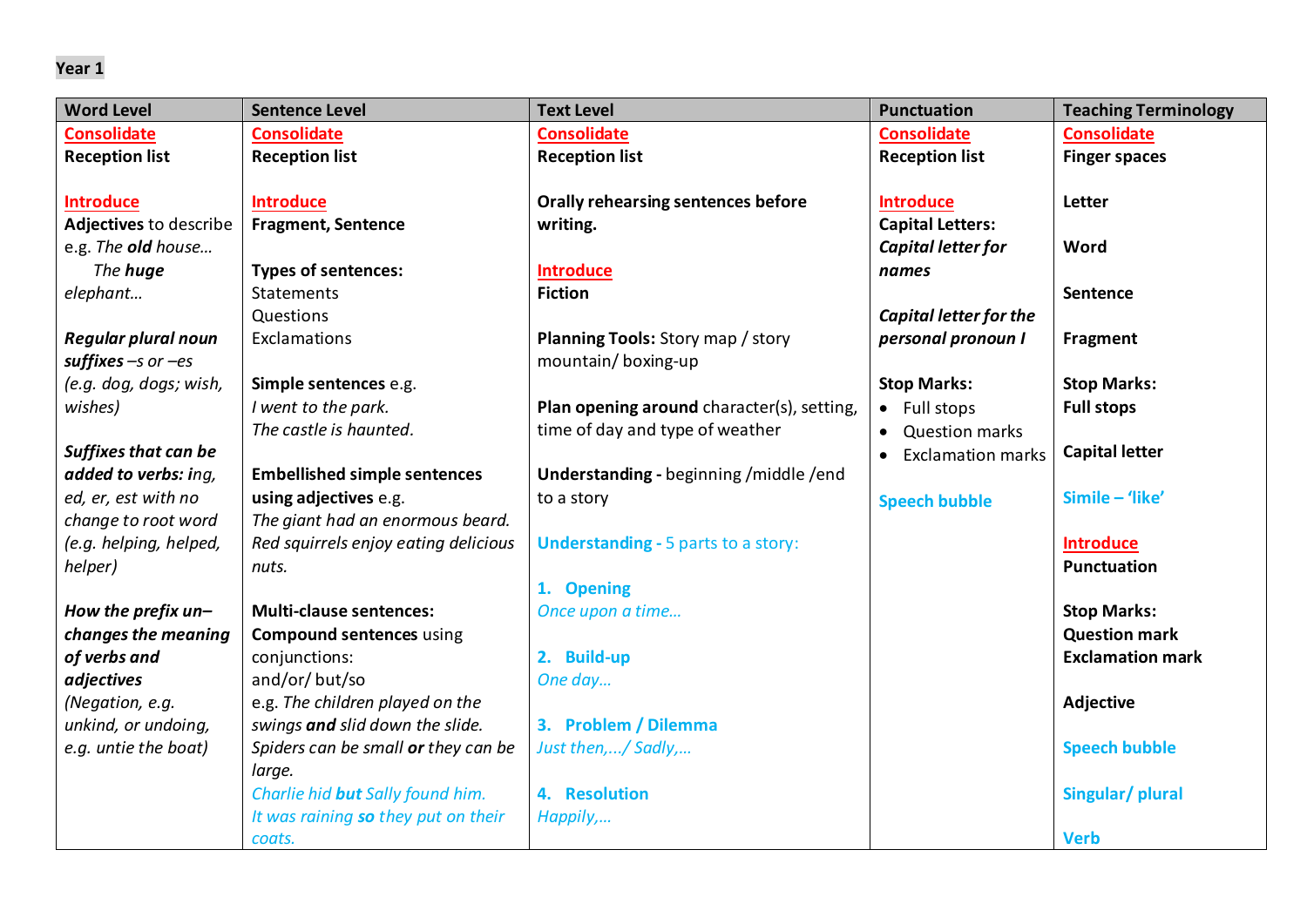| <b>Prepositions:</b>      |                                   | 5. Ending                               |  |
|---------------------------|-----------------------------------|-----------------------------------------|--|
| inside                    | <b>Conjunctions:</b>              | Finally,                                |  |
| outside                   | and                               |                                         |  |
| towards                   | <b>or</b>                         | Sequence sentences to form short        |  |
| across                    | but                               | narrative                               |  |
| under                     | <b>SO</b>                         |                                         |  |
|                           | because                           | ****************************            |  |
| <b>Determiners:</b>       | then                              | <b>Introduce</b>                        |  |
| the a my your an          | that                              | <b>Non-fiction</b>                      |  |
| his her their some        | when                              |                                         |  |
| all lots                  |                                   | <b>Planning tools:</b>                  |  |
|                           | Also as openers:                  | text map / washing line/ boxing-up      |  |
|                           | When                              |                                         |  |
| <b>Alliteration</b>       |                                   | <b>Heading</b>                          |  |
| e.g. dangerous            | -'ly' openers                     |                                         |  |
| dragon                    | Quietly, Slowly, Sadly,           | Introduction                            |  |
| slimy snake               |                                   | Opening factual statement               |  |
|                           | <b>Complex Sentences using</b>    |                                         |  |
| <b>Similes using asas</b> | conjunctions:                     | Middle section(s)                       |  |
| e.g. as tall as a house   | because                           | Simple factual sentences around a theme |  |
| as red as a radish        |                                   |                                         |  |
|                           | 'Run' - Repetition for rhythm     | Labelled diagrams                       |  |
|                           | e.g. He walked and he walked and  |                                         |  |
| Precise, clear            | he walked.                        | <b>Ending</b>                           |  |
| language (adverbs) to     |                                   | Concluding sentence                     |  |
| give information e.g.     | <b>Repetition for description</b> |                                         |  |
| First, switch on the      | e.g. a lean cat, a mean cat       |                                         |  |
| red button.               | a green dragon, a fiery dragon    |                                         |  |
| Next, wait for the        |                                   |                                         |  |
| green light to flash      |                                   |                                         |  |
|                           |                                   |                                         |  |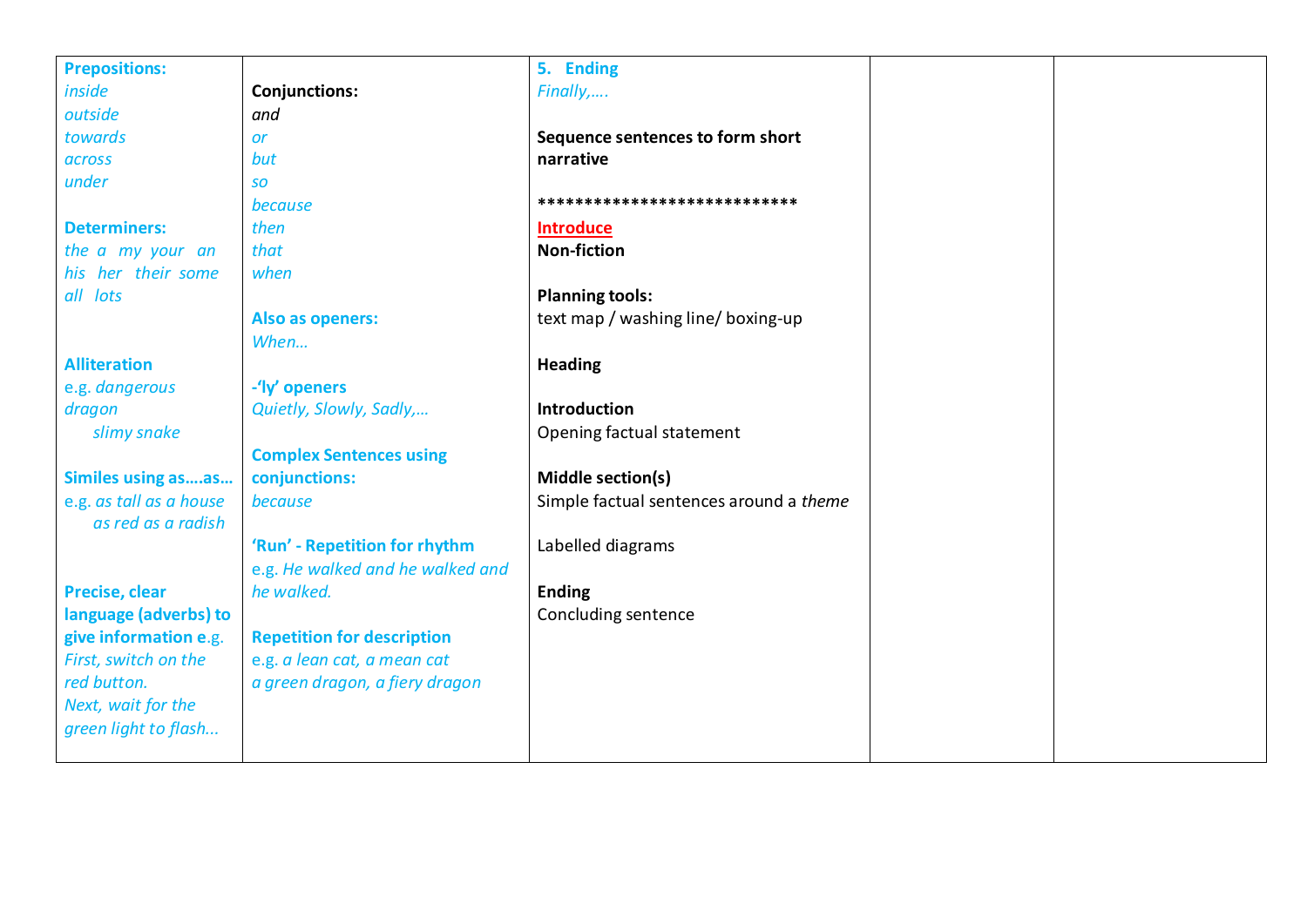| <b>Word Level</b>        | <b>Sentence Level</b>               | <b>Text Level</b>                          | <b>Punctuation</b>         | <b>Teaching Terminology</b>     |
|--------------------------|-------------------------------------|--------------------------------------------|----------------------------|---------------------------------|
| <b>Consolidate</b>       | <b>Consolidate</b>                  | <b>Consolidate</b>                         | <b>Consolidate</b>         | <b>Consolidate</b>              |
| Year 1 list              | Year 1 list                         | Year 1 list                                | Year 1 list                |                                 |
|                          |                                     |                                            |                            | <b>Punctuation</b>              |
| <b>Introduce</b>         | Fragment, phrase, sentence          | <b>Introduce</b>                           | <b>Introduce</b>           | <b>Finger spaces</b>            |
| Formation of nouns       |                                     | <b>Fiction</b>                             | <b>Demarcate</b>           | Letter                          |
| using suffixes such as   | <b>Introduce</b>                    |                                            | sentences:                 | Word                            |
| -ness, -er, -ment        | <b>Types of sentences:</b>          | Secure use of planning tools: Story map    | Capital letters            | Sentence                        |
|                          | <b>Statements</b>                   | /story mountain /boxing-up grid            |                            | <b>Capital letter</b>           |
| Formation of             | Questions                           |                                            | <b>Stop Marks:</b>         | <b>Speech bubble</b>            |
| adjectives               | Exclamations                        | Plan opening around character(s), setting, | Full stops                 | <b>Bullet points</b>            |
|                          | Commands                            | time of day and type of weather            | <b>Question marks</b>      |                                 |
| using suffixes such as   |                                     |                                            | <b>Exclamation marks</b>   | <b>Stop marks:</b>              |
| -ful, -less              | Vary openers to sentences           | Understanding 5 parts to a story with      |                            | • Full stops                    |
|                          |                                     | more complex vocabulary                    | <b>Commas to separate</b>  | <b>Question mark</b>            |
| Use of the suffixes -er  | <b>Embellished simple sentences</b> |                                            | items in a list            | <b>Exclamation</b><br>$\bullet$ |
| and -est to form         | using:                              | 1. Opening e.g.                            |                            | mark                            |
| comparisons of           | Adjectives e.g. The boys peeped     | In a land far away                         | Comma after-ly             |                                 |
| adjectives and adverbs   | inside the dark cave.               | One cold but bright morning                | opener                     | Singular/plural                 |
| <b>Prepositions:</b>     | Adverbs e.g. Tom ran quickly down   | 2. Build-up e.g.                           | e.g. Fortunately,          |                                 |
| behind above along       | the hill.                           | Later that day                             | Slowly,                    | Adjective                       |
| before between           |                                     | 3. Problem / Dilemma e.g.                  |                            | <b>Verb</b>                     |
| after                    | <b>Multi-clause sentences:</b>      | To his amazement                           | <b>Apostrophes to mark</b> | Conjunction                     |
|                          | Secure use of compound              | 4. Resolution e.g.                         | contracted forms in        | <b>Alliteration</b>             |
| <b>Alliteration</b>      | sentences (Coordination) using      | As soon as                                 | spelling                   | Simile - 'as'/ 'like'           |
| e.g. wicked witch        | conjunctions:                       | 5. Ending e.g.                             | e.g. don't, can't          |                                 |
| slimy slugs              | and/or/but/so                       | Luckily, Fortunately,                      |                            | <b>Introduce</b>                |
|                          |                                     |                                            | <b>Apostrophes to mark</b> |                                 |
| <b>Similes usinglike</b> | <b>Expanded noun phrases</b>        | Ending should be a section rather than     | singular possession        | Apostrophe                      |
| e.g.                     | e.g. lots of people, plenty of food | one final sentence e.g. suggest how the    | e.g. the cat's name        | (contractions and               |
| like sizzling            |                                     | main character is feeling in the final     |                            | singular possession)            |
| sausages                 |                                     | situation.                                 |                            |                                 |
| hot like a fire          |                                     |                                            |                            | <b>Commas for description</b>   |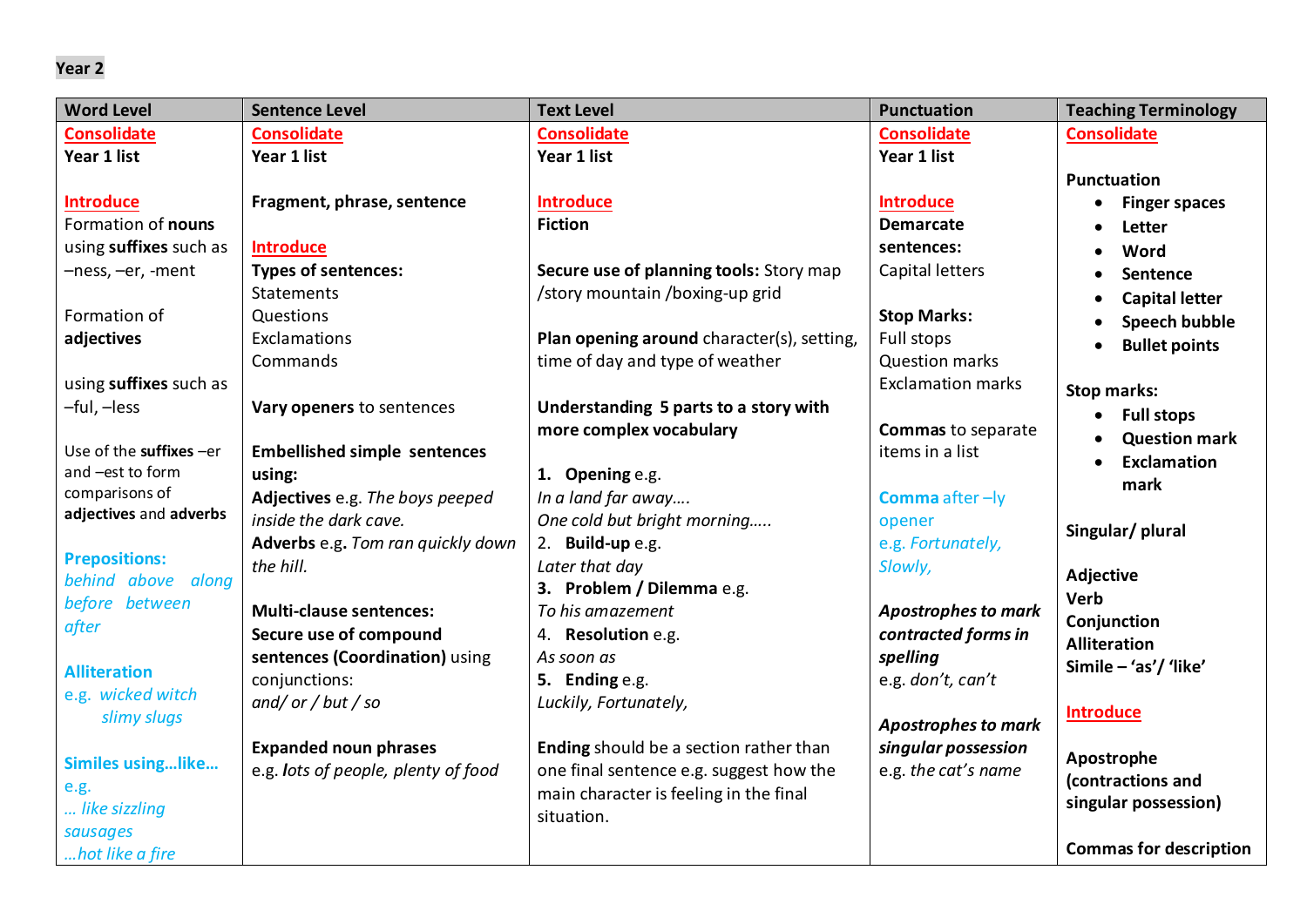|                          |                                      |                                                          |                       | & for list                 |
|--------------------------|--------------------------------------|----------------------------------------------------------|-----------------------|----------------------------|
| <b>Two adjectives to</b> |                                      | <b>Introduce</b>                                         | <b>Speech bubbles</b> |                            |
| describe the noun        |                                      | <b>Non-Fiction</b>                                       | /Inverted commas      | 'Speech marks'             |
| e.g.                     | <b>Complex sentences</b>             | Secure use of planning tools: Text map /                 | (speech marks) for    |                            |
| The scary, old           | (Subordination)                      | washing line / Boxing -up grid                           | direct speech         | <b>Suffix</b>              |
| woman                    | <b>Subordinating conjunctions:</b>   |                                                          |                       |                            |
| Squirrels have long,     | That /if /when/ because/ then/so     | Introduction:                                            |                       | Verb / adverb              |
| bushy tails.             | that/until                           | Heading                                                  |                       |                            |
|                          | e.g. When the animals were           | Hook to engage reader                                    |                       | <b>Statement</b>           |
| <b>Adverbs for</b>       | munching breakfast, two visitors     | Factual statement / definition                           |                       | <b>Question</b>            |
| description              | arrived                              | Opening question                                         |                       | <b>Exclamation</b>         |
| e.g.                     | During the Autumn, when the          |                                                          |                       | <b>Command</b> (Imperative |
| Snow fell gently and     | weather is cold, the leaves fall off | Middle section(s)                                        |                       | (Bossy) verbs)             |
| covered the cottage in   | the trees.                           | Group related ideas / facts into sections                |                       |                            |
| the wood.                |                                      | Sub headings to introduce sentences                      |                       | Tense (past, present)      |
|                          | Use long and short sentences:        | /sections                                                |                       |                            |
| <b>Adverbs for</b>       | Long sentences to add description    | Use of lists – what is needed / lists of steps           |                       | Adjective / noun           |
| information e.g.         | or information. Use short            | to be taken Bullet points for facts                      |                       |                            |
| Lift the pot carefully   | sentences for emphasis.              | <b>Diagrams</b>                                          |                       | Noun phrase                |
| onto the tray.           |                                      |                                                          |                       |                            |
| The river quickly        | <b>List of 3 for description</b>     | <b>Ending</b>                                            |                       | Fragment                   |
| flooded the town.        | E.g., He wore old shoes, a dark      | Make final comment to reader,                            |                       | <b>Phrase</b>              |
|                          | cloak and a red hat.                 | Extra tips! / Did-you-know? Facts / True or              |                       | <b>Sentence</b>            |
| <b>Generalisers for</b>  | African elephants have long trunks,  | false?                                                   |                       |                            |
| information, e.g.        | curly tusks and large ears.          | The consistent use of present tense versus               |                       | <b>Generalisers</b>        |
| Most dogs                |                                      | past tense throughout texts                              |                       | i.e. always, sometimes,    |
| Some cats                | -'ly' starters (adverbials)          |                                                          |                       | never/ generally, usually, |
|                          | e.g. Usually, Eventually, Finally,   | Use of the <b>continuous</b> form of <b>verbs</b> in the |                       | occasionally               |
|                          | Carefully, Slowly,                   | present and past tense to mark actions in                |                       |                            |
|                          |                                      | progress (e.g. she is drumming, he was                   |                       |                            |
|                          |                                      | shouting)                                                |                       |                            |
|                          |                                      |                                                          |                       |                            |
|                          |                                      |                                                          |                       |                            |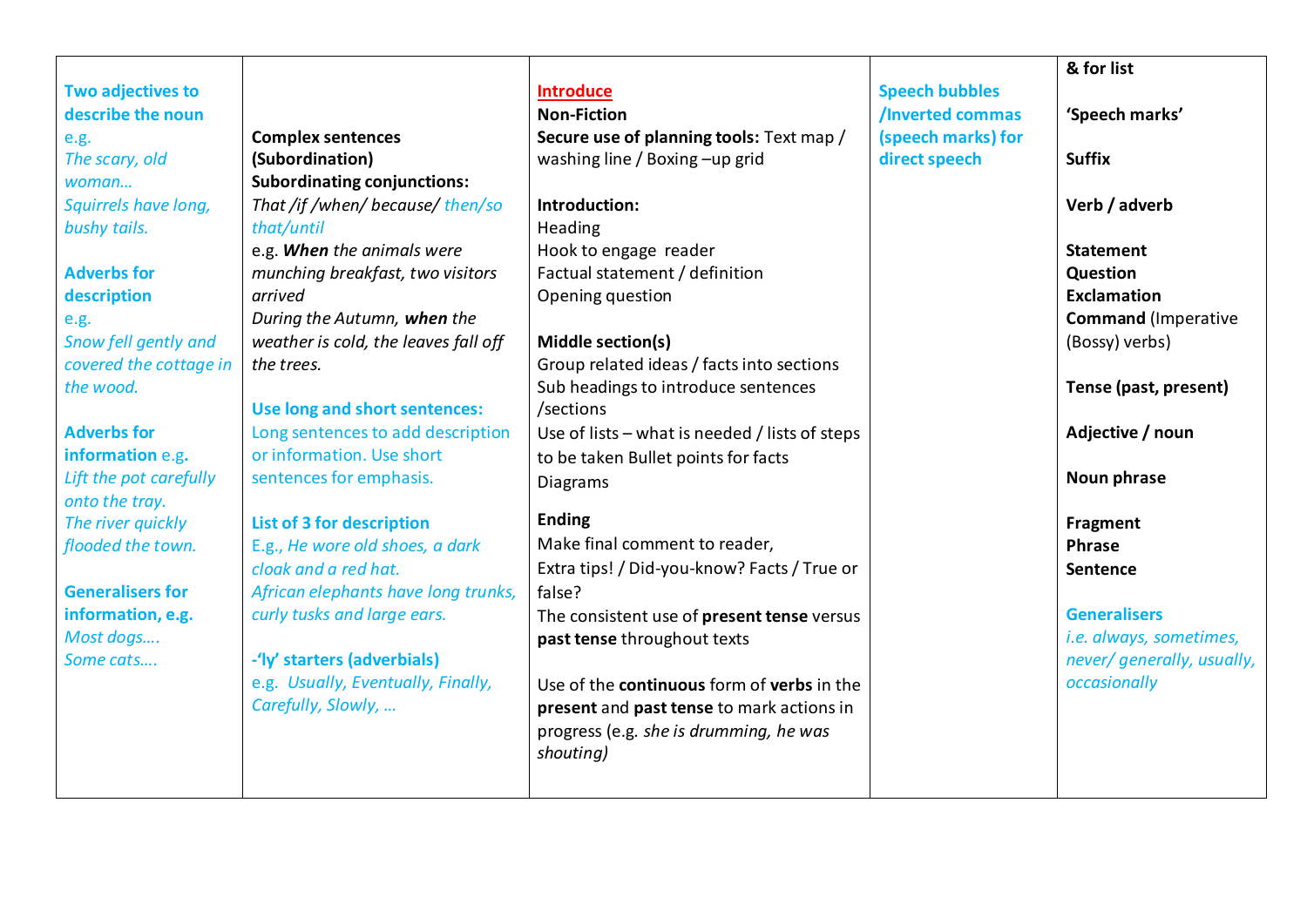| <b>Word Level</b>        | <b>Sentence Level</b>                     | <b>Text Level</b>                                | <b>Punctuation</b>          | <b>Teaching Terminology</b>        |
|--------------------------|-------------------------------------------|--------------------------------------------------|-----------------------------|------------------------------------|
| <b>Consolidate</b>       | <b>Consolidate</b>                        | <b>Consolidate</b>                               | <b>Consolidate</b>          | <b>Consolidate</b>                 |
| Year 2 list              | Year 2 list                               | Year 2 list                                      | Year 2 list                 | <b>Punctuation</b>                 |
|                          |                                           |                                                  |                             | <b>Finger spaces</b>               |
| <b>Introduce</b>         | <b>Introduce</b>                          | <b>Introduce</b>                                 | <b>Introduce</b>            | <b>Letter</b>                      |
| <b>Prepositions</b>      | <b>Fragment, Phrase, Sentence</b>         | <b>Fiction</b>                                   | Colon before a list         | Word                               |
| Next to                  |                                           | Secure use of planning tools:                    | e.g. What you               | Sentence                           |
| by the side of           | Summarising a paragraph                   | Story map /story mountain / story grids /        | need:                       | <b>Statement</b>                   |
| In front of              |                                           | 'Boxing-up' grid                                 |                             | question                           |
| During                   | <b>Embellished simple sentences:</b>      |                                                  | Secure use of               | exclamation                        |
| Through/throughout       | Fronted adverbials to add detail e.g.     | Sequence a story                                 | inverted commas             | Command                            |
| because of               | Carefully, she crawled along the floor of |                                                  | for direct speech           | <b>Capital letter</b><br>$\bullet$ |
|                          | the cave                                  | Plan opening around character(s),                |                             | 'Speech marks'                     |
| Appropriate/accurate     | Amazingly, small insects can              | setting, time of day and type of weather         | Use of commas               | <b>Bullet points</b>               |
| verbs                    | Adverbial phrases used as a 'where',      |                                                  | after fronted               | Apostrophe                         |
| e.g. stare, tremble,     | 'when' or 'how' starter                   | Paragraphs to organise ideas into each           | adverbials                  | <b>Commas for</b>                  |
| slither                  | A few days ago, we discovered a           | story part                                       | E.g. Later that day,        | sentence of 3 -                    |
|                          | hidden box.                               |                                                  | I heard the bad             | description                        |
| <b>Boastful Language</b> | At the back of the eye, is the retina.    | <b>Extended vocabulary to introduce 5</b>        | news.                       |                                    |
| E.g. magnificent,        | In a strange way, he looked at me.        | story parts:                                     |                             | <b>Stop Marks:</b>                 |
| unbelievable, exciting!  |                                           | 1. Introduction -should include                  | Apostrophe for              | <b>Full Stop</b>                   |
|                          | Prepositional phrases to place the        | detailed description of setting or               | contraction and             | <b>Question mark</b>               |
| <b>More technical</b>    | action: on the mat; behind the tree, in   | characters                                       | possession                  | <b>Exclamation</b><br>$\bullet$    |
| vocabulary to add        | the air                                   | Build-up-build in some suspense<br>2.            | including plurals           | mark                               |
| detail                   |                                           | towards the problem or dilemma                   |                             |                                    |
| E.g. A few dragons of    | <b>Multi-clause Sentences:</b>            | Problem / Dilemma -include detail<br>3.          | <b>Ellipses to keep the</b> | Singular/plural                    |
| this variety can         | <b>Compound sentences (Coordination)</b>  | of actions / dialogue                            | reader hanging on           |                                    |
| breathe on any           | using conjunctions:                       | 4. Resolution - should link with the             |                             | Suffix/ Prefix                     |
| creature and turn it to  | and/or/but/so/for/nor/yet                 | problem                                          |                             |                                    |
| stone immediately.       |                                           | <b>Ending</b> $-$ clear ending should link<br>5. |                             | Adjective / noun / Noun            |
|                          | <b>Develop complex sentences</b>          | back to the start, show how the                  |                             | phrases/Verb/adverb                |
|                          |                                           | character is feeling, how the                    |                             |                                    |
|                          |                                           |                                                  |                             | <b>Bossy verbs (Imperative)</b>    |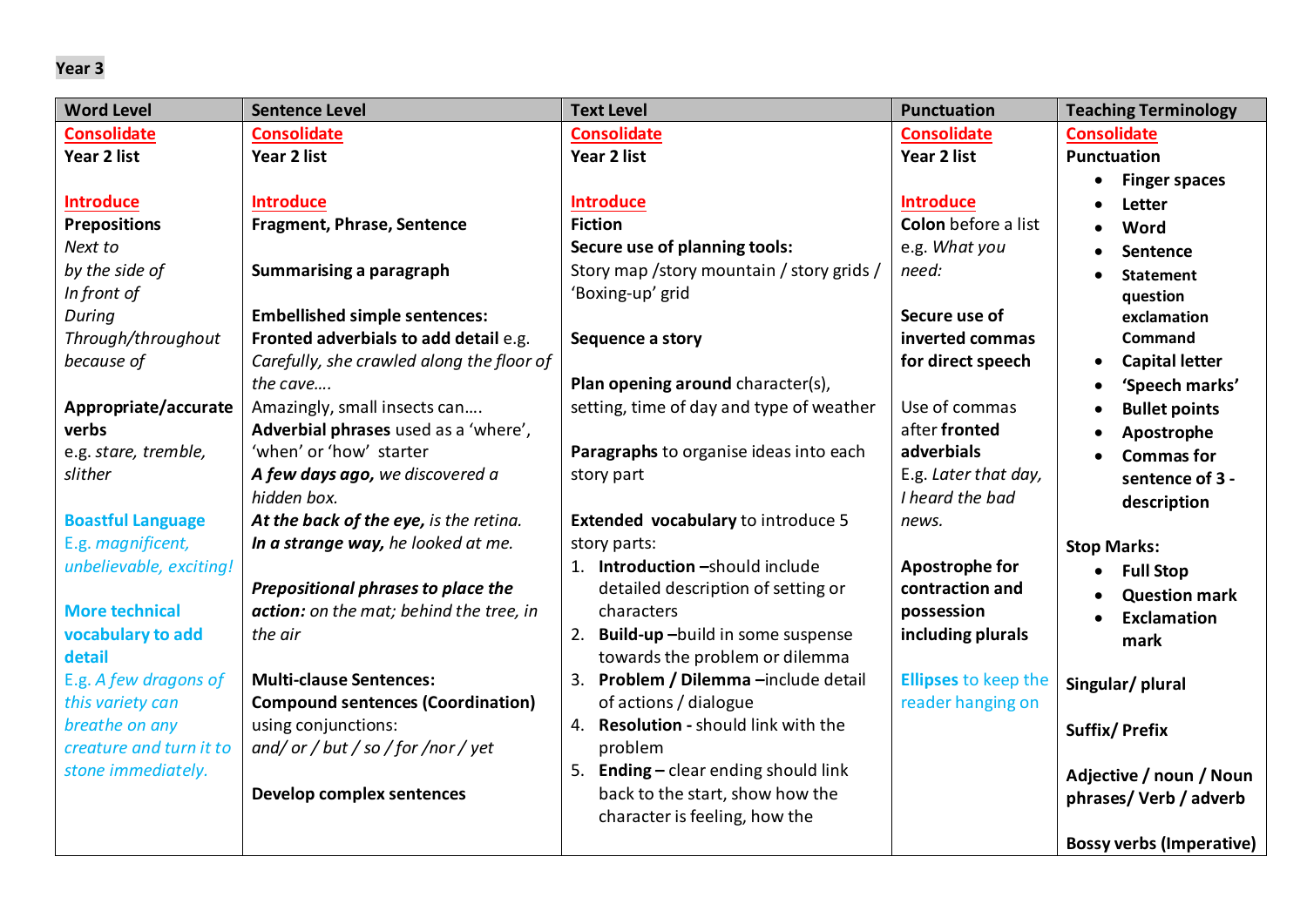| Drops of rain pounded      | (Subordination) with range of            | character or situation has changed       |                         |
|----------------------------|------------------------------------------|------------------------------------------|-------------------------|
| on the corrugated, tin     | subordinating conjunctions: when / if /  | from the beginning.                      | Tense (past, present)   |
| roof.                      | because / although                       |                                          |                         |
|                            |                                          | <b>Introduce</b>                         |                         |
| <b>Nouns formed from</b>   | Topic sentences to introduce non-        | <b>Non-Fiction</b>                       | <b>Generalisers</b>     |
| prefixes                   | fiction paragraphs e.g.                  | Secure use of planning tools:            |                         |
| E.g. auto                  | Dragons are found across the world.      | e.g. Text map, washing line, 'Boxing-up' | <b>Alliteration</b>     |
| superanti                  |                                          | grid, story grids                        |                         |
|                            | Dialogue - accurate/appropriate          |                                          | Simile - 'as'/ 'like'   |
| Use of determiners a       | speech verb                              | <b>Headings</b>                          |                         |
| or an according to         | e.g. "Hello," she whispered.             |                                          | <b>Introduce</b>        |
| whether next word          |                                          | Paragraphs to organise ideas around a    | <b>Word family</b>      |
| begins with a vowel        | -'ing' clauses as starters e.g.          | theme                                    | Conjunction             |
| e.g. a rock, an open       | Sighing, the boy finished his homework.  |                                          | <b>Adverb</b>           |
| box                        | Grunting, the pig lay down to sleep.     | <b>Introduction</b>                      | Preposition             |
|                            |                                          | Develop hook to introduce and tempt      | <b>Direct speech</b>    |
| <b>Choosing nouns or</b>   | Sentence of 3 for description e.g.       | reader in e.g.                           | <b>Inverted commas</b>  |
| pronouns for clarity       | The cottage was almost invisible, hiding | Who? What? Where?                        | instead of              |
| and cohesion               | under a thick layer of snow and          | Why? When? How?                          | 'speech marks'          |
|                            | glistening in the sunlight.              | <b>Middle Section(s)</b>                 | <b>Prefix</b>           |
| Use of the perfect         | Rainbow dragons are covered with         | Group related ideas / facts into         | Consonant/Vowe          |
| form of verbs to mark      | many different coloured scales, have     | paragraphs                               |                         |
| relationships of time      | enormous, red eyes and swim on the       | Sub headings to introduce sections /     | <b>Clause</b>           |
| and cause e.g. I have      | surface of the water.                    | paragraphs                               | Subordinate             |
| written it down so I       |                                          | Topic sentences to introduce paragraphs  | clause                  |
| can check what it          | Pattern of 3 for persuasion e.g.         | Lists of steps to be taken               | <b>Determiner</b>       |
| said.                      | Visit. Swim. Enjoy!                      | <b>Bullet points for facts</b>           | <b>Synonyms</b>         |
|                            |                                          |                                          | <b>Relative pronoun</b> |
| <b>Onomatopoeia</b>        | Vary long and short sentences:           |                                          | Imperative              |
|                            | Long sentences to add description or     | <b>Develop Ending</b>                    | <b>Colon for</b>        |
| <b>Word Families based</b> | information.                             |                                          | instructions            |
| on common words            | <b>Short sentences for emphasis and</b>  | Personal response                        |                         |
| e.g. teacher-teach,        | making key points e.g.                   |                                          |                         |
| beauty - beautiful         | Sam was really unhappy.                  | Extra information e.g. Information       |                         |
|                            | Visit the farm now.                      | boxes/ Five Amazing Facts                |                         |
|                            |                                          |                                          |                         |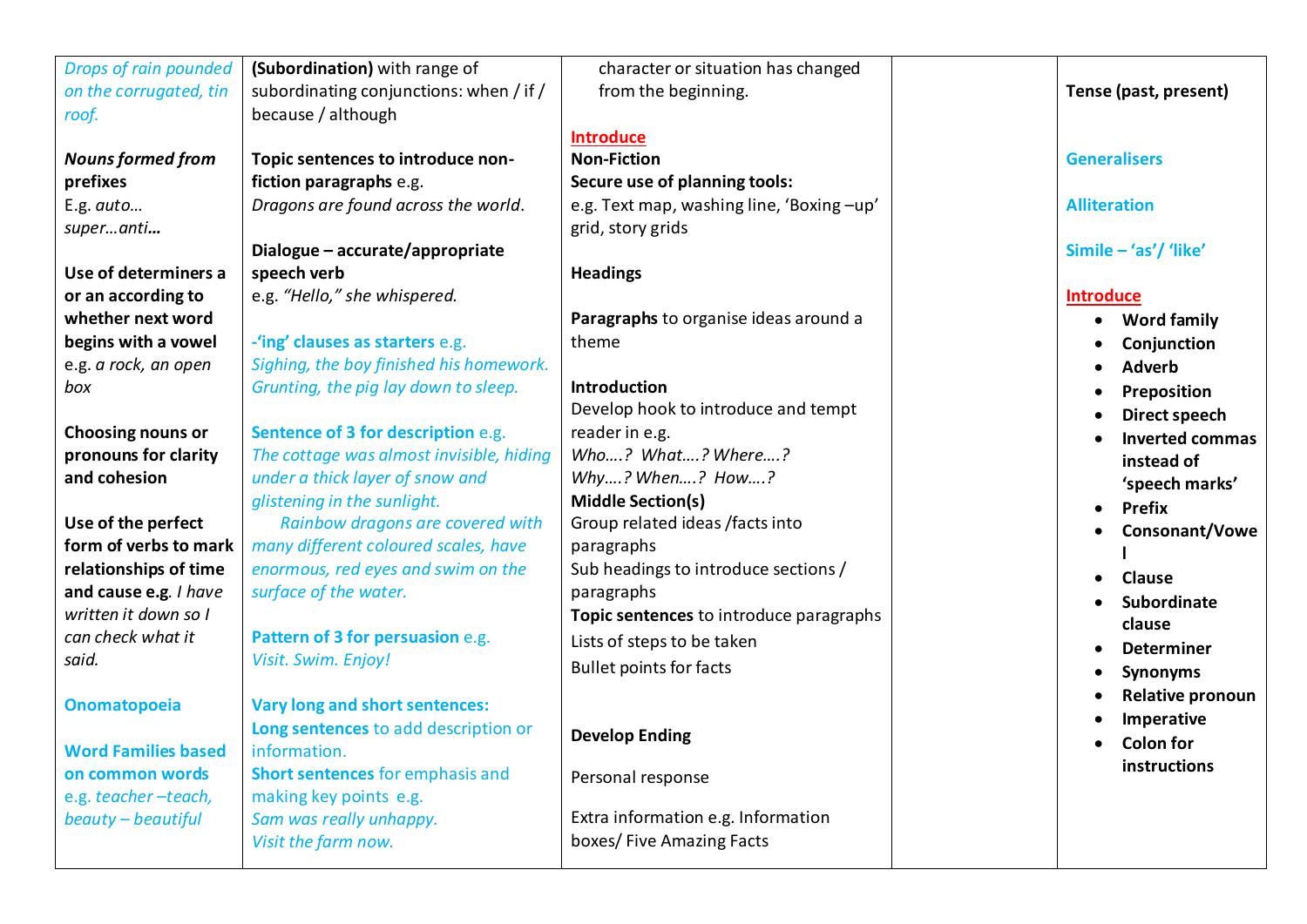| <b>Word Level</b>         | <b>Sentence Level</b>                                   | <b>Text Level</b>                  | <b>Punctuation</b>                | <b>Teaching Terminology</b>     |
|---------------------------|---------------------------------------------------------|------------------------------------|-----------------------------------|---------------------------------|
| <b>Consolidate</b>        | <b>Consolidate</b>                                      | <b>Consolidate</b>                 | <b>Consolidate</b>                | <b>Consolidate</b>              |
| Year 3 list               | Year 3 list                                             |                                    | Year 3 list                       | <b>Punctuation</b>              |
|                           |                                                         | Year 3 list                        |                                   | Letter                          |
| <b>Introduce</b>          | <b>Fragment, Phrase, Sentence</b>                       | <b>Introduce</b>                   | <b>Introduce</b>                  | Word                            |
| <b>Prepositions</b>       |                                                         | Secure use of planning tools: e.g. | <b>Commas</b> to mark             | Sentence                        |
| at underneath since       | <b>Introduce</b>                                        | story map / story mountain         | clauses and to                    | <b>Statement</b>                |
| towards beneath           | <b>Standard English for verb inflections instead</b>    | /Boxing-up grids                   | mark off fronted                  | question                        |
| beyond                    | of local spoken forms                                   |                                    | adverbials                        | exclamation                     |
|                           |                                                         | Plan opening using:                |                                   | <b>Command</b>                  |
| Comparative and           | Long and short sentences:                               | Description /action                | <b>Full punctuation</b>           | <b>Capital letter</b>           |
| superlative adjectives    | Long sentences to enhance description or<br>information |                                    | for direct speech:                | 'Speech<br>$\bullet$            |
| e.g.<br>smallsmallersmall |                                                         | Paragraphs:                        | Each new speaker<br>on a new line | marks'/Inverted                 |
| est                       | Short sentences to move events on quickly               | to organise each part of story     | Comma between                     | commas<br>Direct speech         |
| goodbetterbest            | E.g. It was midnight. It's great fun.                   | to indicate a change in place or   | direct speech and                 | <b>Bullet points</b>            |
|                           |                                                         | jump in time                       | reporting clause                  | Apostrophe                      |
| Proper nouns-refers       | Secure use of simple / embellished simple               | Build in suspense writing to       | e.g. "It's late,"                 | <b>Commas for</b>               |
| to a particular person    | sentences                                               | introduce the dilemma              | gasped Cinderella.                | sentence of $3 -$               |
| or thing                  |                                                         |                                    |                                   | description,                    |
| e.g. Monday, Jessica,     | <b>Multi-clause sentences:</b>                          | Developed 5 parts to story         | Apostrophes to                    | action                          |
| October, England          | Secure use of compound sentences                        | <b>Introduction</b>                | mark singular and                 | Colon -                         |
|                           | (Coordination) using coordinating conjunction           | <b>Build-up</b>                    | plural possession                 | instructions                    |
| The grammatical           | and / or / but / so / for / nor / yet                   | Problem / Dilemma                  | (e.g. the girl's                  |                                 |
| difference between        | Develop complex sentences:                              | <b>Resolution / Ending</b>         | name, the boys'                   | <b>Stop Marks:</b>              |
| plural and possessive     | Main and subordinate clauses with range of              |                                    | boots) as opposed                 | <b>Full Stops</b>               |
| -s                        | subordinating conjunctions.                             | Clear distinction between          | to s to mark a                    | <b>Question mark</b>            |
|                           |                                                         | resolution and ending. Ending      | plural                            | <b>Exclamation</b><br>$\bullet$ |
|                           | -'ed' clauses as starters e.g.                          | should include reflection on       |                                   | mark                            |
|                           | Frightened, Tom ran straight home to avoid              | events or the characters.          |                                   |                                 |
|                           | being caught.                                           |                                    |                                   |                                 |
|                           | Exhausted, the Roman soldier collapsed at his           |                                    |                                   | Singular/plural                 |
|                           | post.                                                   |                                    |                                   |                                 |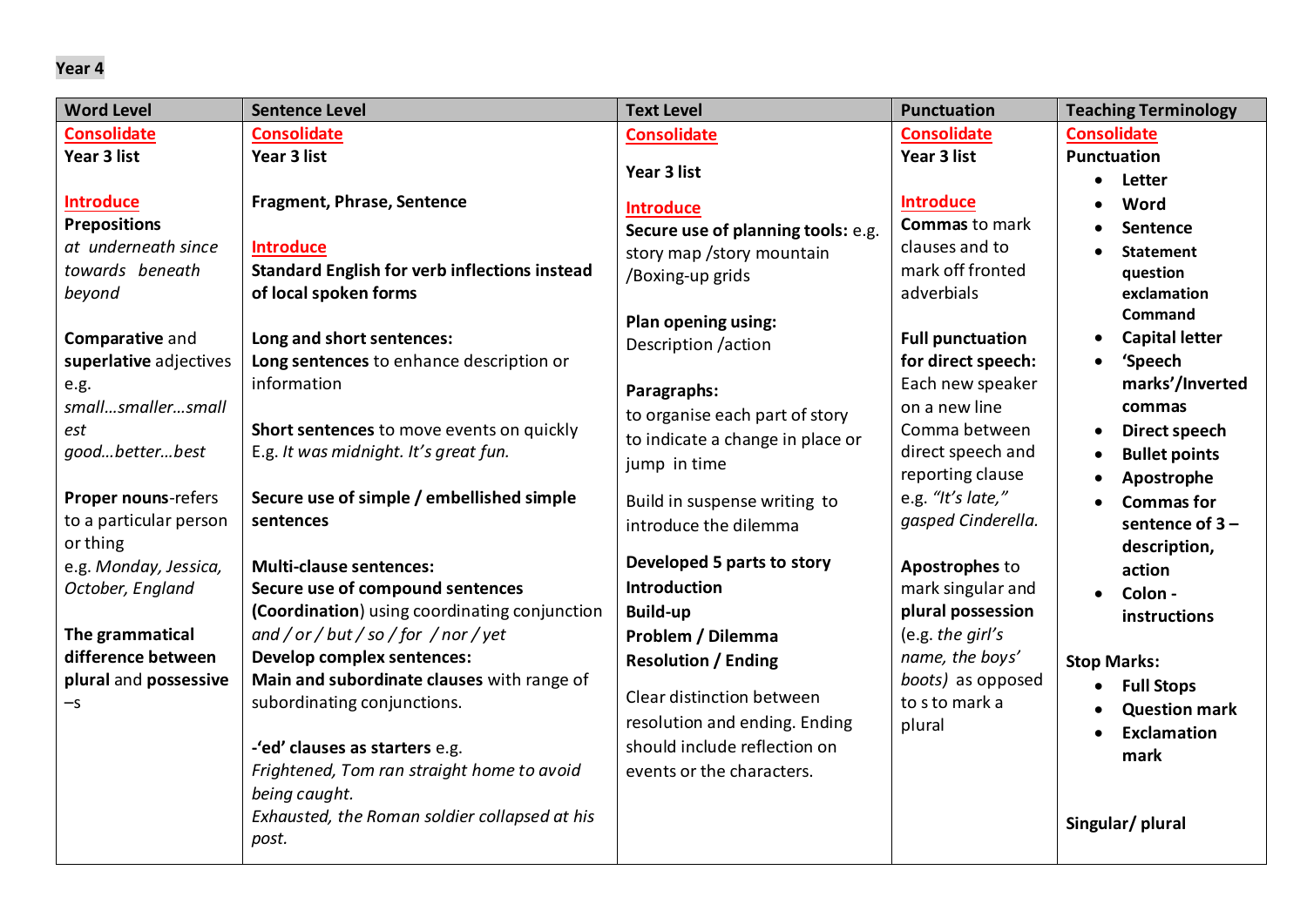| <b>Standard English</b>    |                                                    | <b>Introduce</b>                  | <b>Suffix/Prefix</b>             |
|----------------------------|----------------------------------------------------|-----------------------------------|----------------------------------|
| forms for verb             | Expanded -'ing' clauses as starters e.g.           | <b>Non-Fiction:</b>               |                                  |
| inflections instead of     | Grinning menacingly, he slipped the treasure       |                                   | <b>Word family</b>               |
| local spoken forms in      | into his rucksack.                                 | Secure use of planning tools:     |                                  |
| speech (e.g. we were       | Hopping speedily towards the pool, the frog        | Text map/ Boxing-up grid          | Consonant/Vowel                  |
| instead of we was, or      | dived underneath the leaves.                       |                                   |                                  |
| did instead of I done)     |                                                    | Paragraphs to organise ideas      | Adjective / Noun / Noun          |
|                            | Drop in $-\text{ing}'$ clause e.g.                 | around a theme                    | phrase/Verb / Adverb             |
| <b>Conditionals (Modal</b> | Jane, laughing at the teacher, fell off her chair. | Logical organisation              |                                  |
| Verbs) - could,            | The tornedo, sweeping across the city,             | Group related paragraphs          | <b>Bossy verbs - Imperative</b>  |
| should, would              | destroyed the houses.                              | Develop use of a topic sentence   | Tense (past, present,            |
|                            |                                                    | Link information within           | future)                          |
|                            | Repetition to persuade e.g.                        | paragraphs with a range of        | Conjunction                      |
|                            | Find us to find the fun                            | conjunctions                      | Preposition                      |
|                            |                                                    | Use of bullet points, diagrams    | <b>Determiner/ Generaliser</b>   |
|                            | Dialogue - verb + adverb - "Hello," she            | <b>Introduction</b>               | <b>Clause</b>                    |
|                            | whispered, shyly.                                  | Middle section(s)                 | Subordinate clause               |
|                            |                                                    | <b>Ending</b>                     | <b>Relative clause</b>           |
|                            | Appropriate choice of pronoun or noun within       |                                   | <b>Relative pronoun</b>          |
|                            | a sentence to avoid ambiguity and repetition       | Ending could Include personal     |                                  |
|                            |                                                    | opinion, response, extra          | <b>Alliteration</b>              |
|                            | Sentence of 3 for action e.g.                      | information, reminders, question, | Simile - 'as'/ 'like'            |
|                            | Sam rushed down the road, jumped on the bus        | warning, encouragement to the     | <b>Synonyms</b>                  |
|                            | and sank into his seat.                            | reader                            |                                  |
|                            | The Romans enjoyed food, loved marching but        |                                   | Introduce:                       |
|                            | hated the weather.                                 |                                   | Pronoun<br>$\bullet$             |
|                            |                                                    |                                   | Possessive pronoun               |
|                            | <b>Start with a simile</b>                         |                                   | <b>Adverbial</b><br>$\bullet$    |
|                            | E.g. As curved as a ball, the moon shone           |                                   | <b>Fronted adverbial</b>         |
|                            | brightly in the night sky.                         |                                   | Apostrophe – plural<br>$\bullet$ |
|                            | Like a wailing cat, the ambulance screamed         |                                   | possession                       |
|                            | down the road.                                     |                                   |                                  |
|                            |                                                    |                                   |                                  |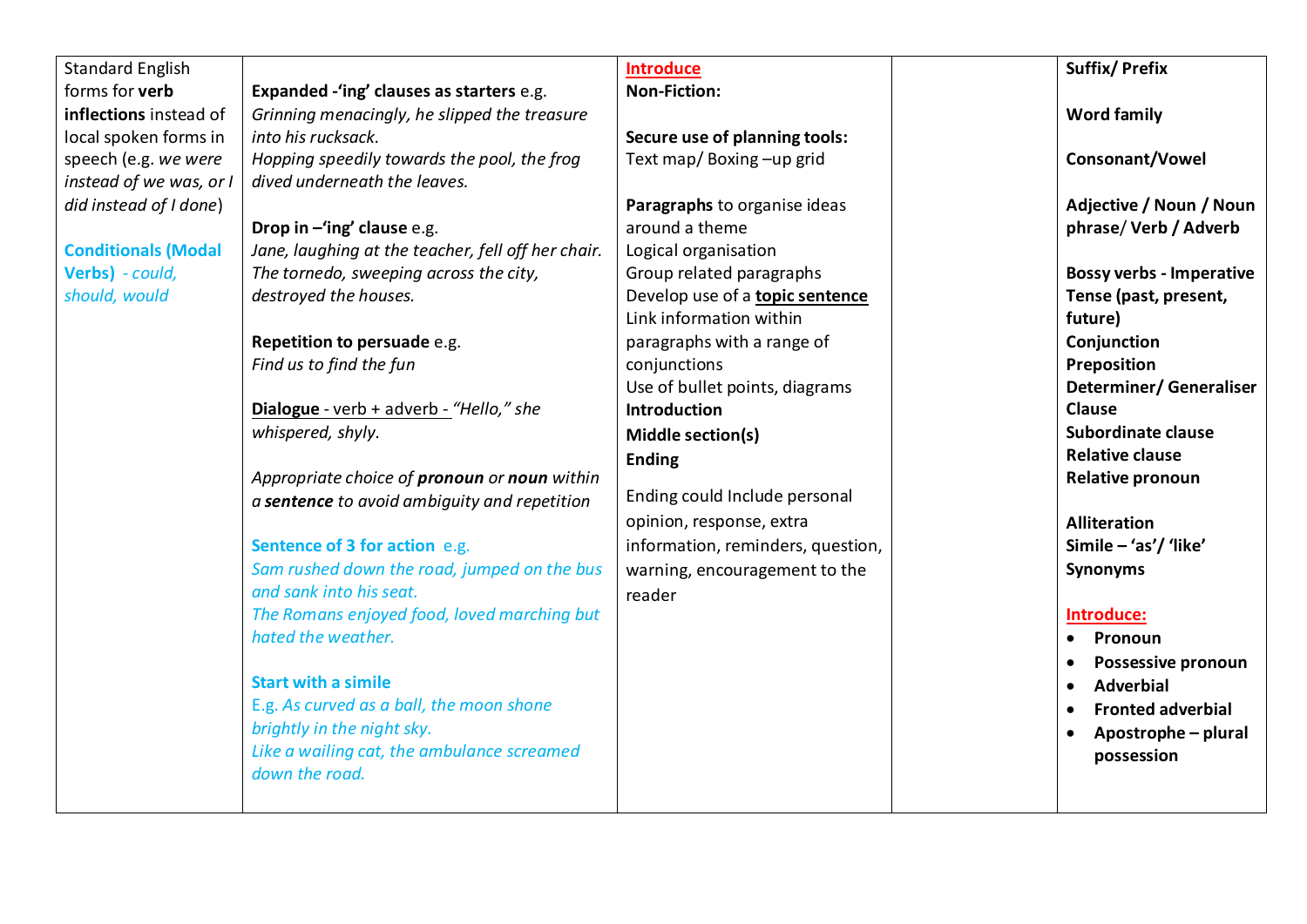| <b>Word Level</b>         | <b>Sentence Level</b>                | <b>Text Level</b>                     | <b>Punctuation</b>         | <b>Teaching Terminology</b>       |
|---------------------------|--------------------------------------|---------------------------------------|----------------------------|-----------------------------------|
| <b>Consolidate</b>        | <b>Consolidate</b>                   | <b>Consolidate</b>                    | Consolidate                | <b>Consolidate</b>                |
| Year 4 list               | Year 4 list                          | Year 4 list                           | Year 4 list                | <b>Punctuation</b>                |
|                           |                                      |                                       |                            | Letter/Word                       |
| Fragment, Phrase,         | <b>Introduce</b>                     | <b>Introduce</b>                      | Introduce                  | <b>Capital Letters</b>            |
| Sentence                  | Relative clauses beginning with      | <b>Fiction:</b>                       | <b>Rhetorical question</b> | Direct speech                     |
|                           | who, which, that, where, when,       | Secure independent use of planning    |                            | <b>Inverted commas</b>            |
| <b>Introduce</b>          | whose or an omitted relative         | tools                                 | <b>Dashes</b>              | <b>Bullet points</b>              |
| <b>Metaphor</b>           | pronoun.                             | Story mountain / grids                |                            | Apostrophe                        |
|                           |                                      |                                       | Brackets/dashes/commas     | contractions/                     |
| Personification           | Secure use of simple /               | Plan opening using:                   | for parenthesis            | possession                        |
|                           | embellished simple sentences         | Description /action/dialogue          |                            | <b>Commas for sentence</b>        |
| Onomatopoeia              |                                      |                                       | <b>Colons</b>              | of 3 – description,               |
|                           | <b>Multi-clause sentences:</b>       | Paragraphs:                           |                            | action                            |
| <b>Empty words</b>        | Secure use of compound               | Vary conjunctions within paragraphs   | Use of commas, hyphens     | $\bullet$<br>Colon - instructions |
| e.g. someone,             | sentences                            | to build cohesion into a paragraph    | and brackets to clarify    | Parenthesis / bracket /           |
| somewhere was out         | Develop complex sentences:           | Use change of place, time and action  | meaning or avoid           | dash                              |
| to get him                | Main and subordinate clauses         | to link ideas across paragraphs.      | ambiguity                  | Sentence                          |
|                           | with full range of conjunctions      |                                       |                            | <b>Statement</b>                  |
| Developed use of          |                                      | Use 5 part story structure            | <b>Bullet Points</b>       | question                          |
| technical language        | Expanded -ed clauses as starters     | Writing could start at any of the 5   |                            | exclamation                       |
|                           | e.g. Encouraged by the bright        | points.                               | Semi-colons to join two    | <b>Command</b>                    |
| Converting nouns or       | weather, Jane set out for a long     | This may include flashbacks           | independent clauses        |                                   |
| adjectives into verbs     | walk.                                | Introduction -should include action / |                            | <b>Stop Marks</b>                 |
| using suffixes (e.g. $-$  | Terrified by the dragon, George      | description - character or setting /  |                            | <b>Full stops</b>                 |
| $ate$ ; $-ise$ ; $-ify$ ) | fell to his knees.                   | dialogue                              |                            | <b>Question mark</b>              |
|                           |                                      | Build-up-develop suspense             |                            | <b>Exclamation mark</b>           |
| Verb prefixes (e.g.       | <b>Elaboration of starters using</b> | techniques                            |                            |                                   |
| $dis-, de-, mis-,$        | adverbial phrases e.g.               | Problem / Dilemma -may be more        |                            | Singular/plural                   |
| $over-and$ re- $)$        | Beyond the dark gloom of the         | than one problem to be resolved       |                            | <b>Suffix/Prefix</b>              |
|                           | cave, Zach saw the wizard move.      | Resolution - clear links with dilemma |                            | <b>Word family</b>                |
| <b>Consistent use of</b>  | Throughout the night, the wind       |                                       |                            | Consonant/Vowel                   |
| tense                     | howled like an injured creature.     |                                       |                            |                                   |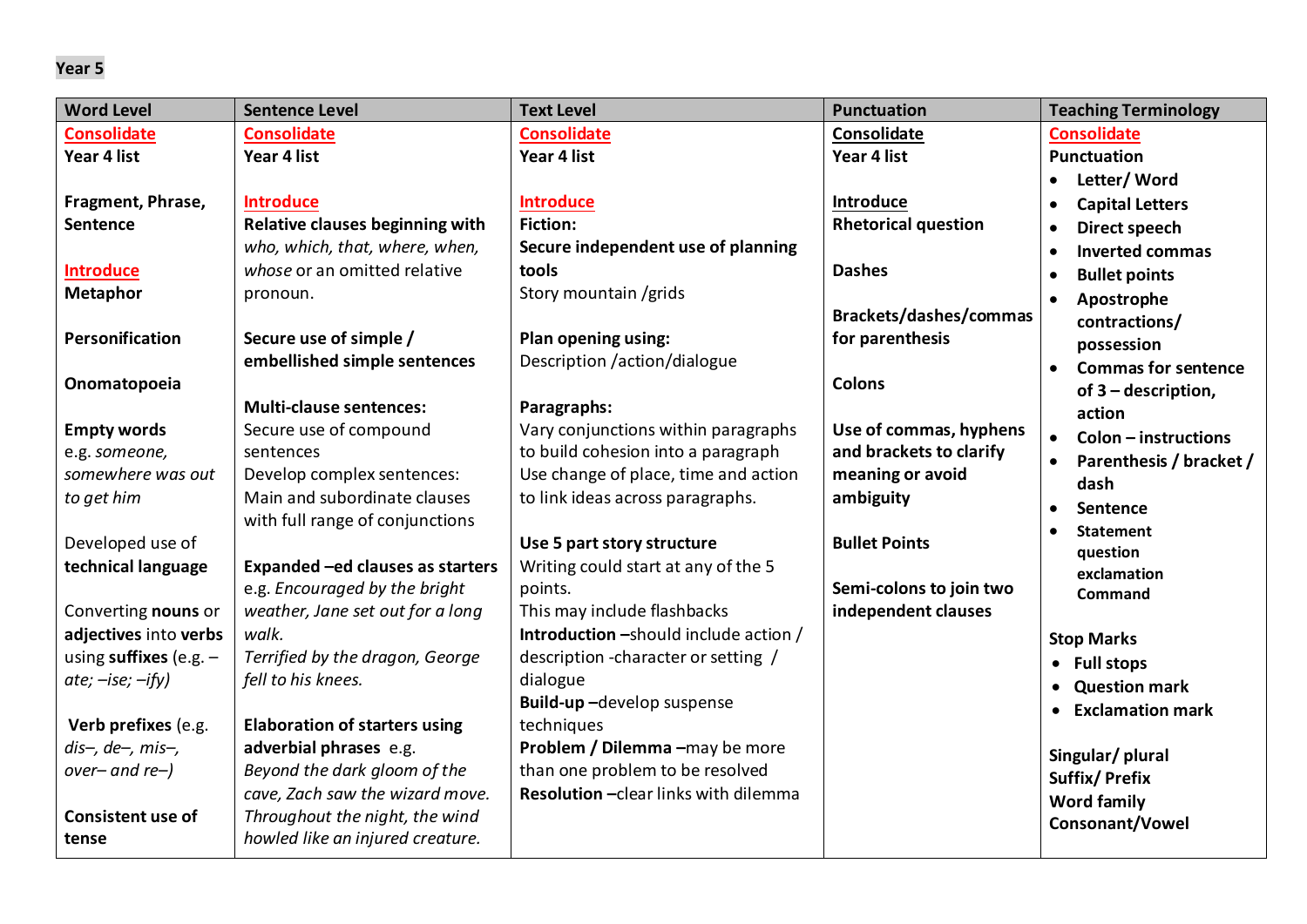|                              |                                    | Ending-character could reflect on         | Adjective / noun / noun                 |
|------------------------------|------------------------------------|-------------------------------------------|-----------------------------------------|
| <b>Fact vs Opinion</b>       | Drop in $-\ell$ ed' clause e.g.    | events, any changes or lessons, look      | phrase                                  |
|                              | Poor Tim, exhausted by so much     | forward to the future ask a question.     | Verb / Adverb                           |
| Homophones                   | effort, ran home.                  |                                           | <b>Bossy verbs - Imperative</b>         |
|                              | The lesser known Bristol dragon,   | <b>Non-Fiction</b>                        | Tense (past, present,                   |
| <b>Correct Subject &amp;</b> | recognised by purple spots, is     | <b>Headings</b>                           | future)                                 |
| Verb agreement               | rarely seen.                       |                                           | Conjunction                             |
| when using singular          |                                    | <b>Identify Audience &amp; purpose of</b> | Preposition                             |
| and plural                   | Sentence reshaping techniques      | writing - selecting appropriate form      | Determiner/generaliser                  |
|                              | e.g. lengthening or shortening     |                                           | Pronoun - relative/                     |
| Choosing                     | sentence for meaning and /or       | Introduce:                                | possessive                              |
| appropriate register         | effect                             | Independent planning across all           | <b>Clause</b>                           |
|                              |                                    | genres and application                    | Subordinate/relative                    |
| Subjunctive form             | Moving sentence chunks (how,       |                                           | clause                                  |
|                              | when, where) around for            | Structure:                                | <b>Adverbial</b>                        |
| <b>Passive form</b>          | different effects e.g.             | Introduction / Middle / Ending            | <b>Fronted adverbial</b>                |
|                              | The siren echoed loudly through    | Secure use of paragraphs:                 |                                         |
| <b>Modal verbs</b>           | the lonely streets at midnight     | Use a variety of ways to open texts       | <b>Alliteration</b>                     |
|                              |                                    | and draw reader in and make the           | Simile - 'as'/ 'like'                   |
| <b>Pathetic Fallacy</b>      | <b>Stage directions in speech</b>  | purpose clear                             | <b>Synonyms</b>                         |
|                              | (speech + verb + action) e.g.      |                                           |                                         |
| <b>Precise Vocabulary</b>    | "Stop!" he shouted, picking up the | Link ideas within and across              | <b>Introduce</b>                        |
| <b>Choice for Effect</b>     | stick and running after the thief. | paragraphs using a full range of          | Relative clause/                        |
|                              |                                    | conjunctions                              | pronoun                                 |
|                              | Dialogue to convey character and   |                                           | <b>Modal verb</b><br>$\bullet$          |
|                              | advance action                     | Use rhetorical questions to draw          | <b>Parenthesis</b><br>$\bullet$         |
|                              |                                    | reader in                                 | <b>Bracket-dash</b><br>$\bullet$        |
|                              | Indicating degrees of possibility  |                                           | <b>Determiner</b><br>$\bullet$          |
|                              | using modal verbs (e.g. might,     | <b>Express own opinions clearly</b>       | Cohesion<br>$\bullet$                   |
|                              | should, will, must) or adverbs     | <b>Consistently maintain viewpoint</b>    | <b>Ambiguity</b><br>$\bullet$           |
|                              | (perhaps, surely)                  |                                           | <b>Metaphor</b><br>٠                    |
|                              |                                    | Summary clear at the end to appeal        | Personification<br>$\bullet$            |
|                              |                                    | directly to the reader                    | Onomatopoeia                            |
|                              |                                    |                                           | <b>Rhetorical question</b><br>$\bullet$ |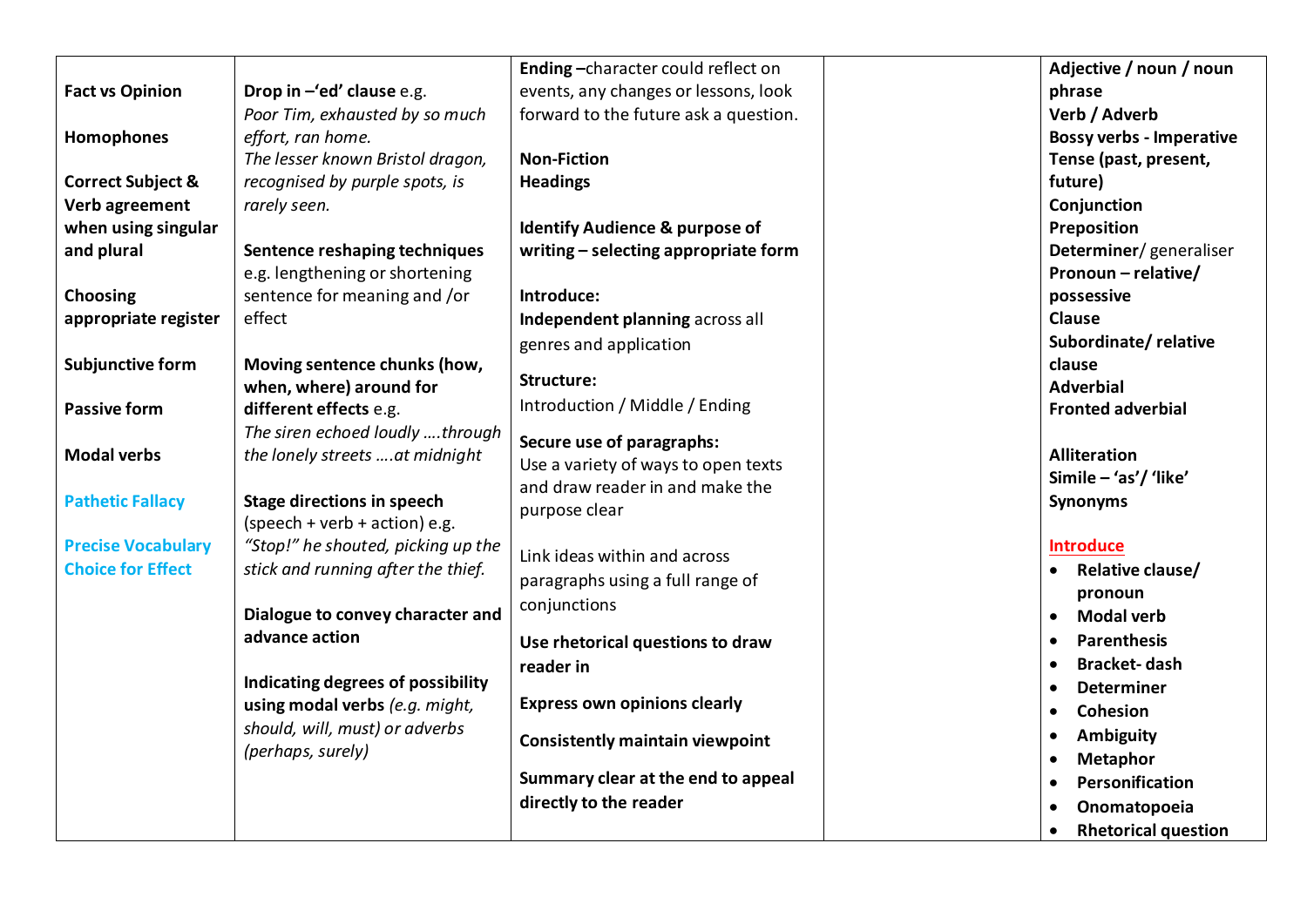| <b>Word Level</b>        | <b>Sentence Level</b>                 | <b>Text Level</b>                       | <b>Punctuation</b>           | <b>Teaching Terminology</b>           |
|--------------------------|---------------------------------------|-----------------------------------------|------------------------------|---------------------------------------|
| <b>Consolidate</b>       | <b>Consolidate</b>                    | <b>Consolidate</b>                      | <b>Consolidate</b>           | <b>Consolidate</b>                    |
| Year 5 list              | Year 5 list                           | Year 5 list                             | Year 5 list                  | <b>Punctuation</b>                    |
|                          |                                       |                                         |                              | Letter/Word<br>$\bullet$              |
| <b>Build in literary</b> | Secure use of simple /                | <b>Fiction:</b>                         | Use of the semi-colon,       | Sentence                              |
| feature to create        | embellished simple sentences          | Secure independent planning across      | colon and dash to            | <b>Statement</b><br>$\bullet$         |
| effects                  |                                       | story types using 5-part story          | indicate a stronger          | question                              |
| e.g. alliteration,       | <b>Multi-clause sentences:</b>        | structure.                              | subdivision of a             | exclamation                           |
| onomatopoeia,            | Secure use of compound                | Include suspense, cliff hangers,        | sentence than a              | Command                               |
| similes, metaphors       | sentences                             | flashbacks/forwards,                    | comma.                       | <b>Capitals</b><br>$\bullet$          |
|                          |                                       | time slips                              |                              | Direct speech                         |
| The difference           | Secure use of complex                 | Start story at any point of the 5 part  | Use of colon to              | <b>Inverted commas</b>                |
| between vocabulary       | sentences: (Subordination)            | structure                               | introduce a list and         | <b>Bullet points</b><br>$\bullet$     |
| typical of informal      | <b>Main and subordinate clauses</b>   | Maintain plot consistently working      | semi-colons within lists.    | Apostrophe contractions/<br>$\bullet$ |
| speech and               | with full range of conjunctions       | from plan                               |                              | possession                            |
| vocabulary               |                                       |                                         | <b>Punctuation of bullet</b> | • Commas for sentence of 3            |
| appropriate for          | Active and passive verbs to           | Paragraphs -Secure use of linking ideas | points to list               | - description, action,                |
| formal speech and        | create effect and to affect           | within and across paragraphs            | information.                 | views/opinions, facts                 |
| writing (e.g. said       | presentation of information e.g.      |                                         |                              | Colon - instructions<br>$\bullet$     |
| versus reported,         | <b>Active:</b> Tom accidently dropped | Secure development of                   | How hyphens can be           | <b>Parenthesis</b>                    |
| alleged, or claimed      | the glass.                            | characterisation                        | used to avoid                | <b>Bracket-dash</b>                   |
| in formal speech or      | Passive: The glass was accidently     |                                         | ambiguity                    |                                       |
| writing)                 | dropped by Tom.                       | <b>Non-fiction:</b>                     | e.g. man eating shark        | <b>Stop Marks</b>                     |
|                          | Active: The class heated the          | Secure planning across non-fiction      | versus man-eating            | <b>Full Stops</b>                     |
| How words are            | water.                                | genres and application                  | shark, or recover versus     | <b>Question mark</b>                  |
| related as synonyms      |                                       |                                         | re-cover                     | <b>Exclamation mark</b>               |
| and antonyms             | Passive: The water was heated.        | Use a variety of text layouts           |                              |                                       |
| e.g. big/large/little    |                                       | appropriate to purpose                  |                              | Singular/plural                       |
|                          | Developed use of rhetorical           |                                         |                              | <b>Suffix/Prefix</b>                  |
| Perfect form of          | questions for persuasion              | Use range of techniques to involve the  |                              | <b>Word family</b>                    |
| verbs to mark            |                                       | reader-comments, questions,             |                              | Consonant/Vowel                       |
| relationships of         | Expanded noun phrases to              | observations, rhetorical questions      |                              |                                       |
| time and cause           | convey complicated information        | Express balanced coverage of a topic    |                              |                                       |